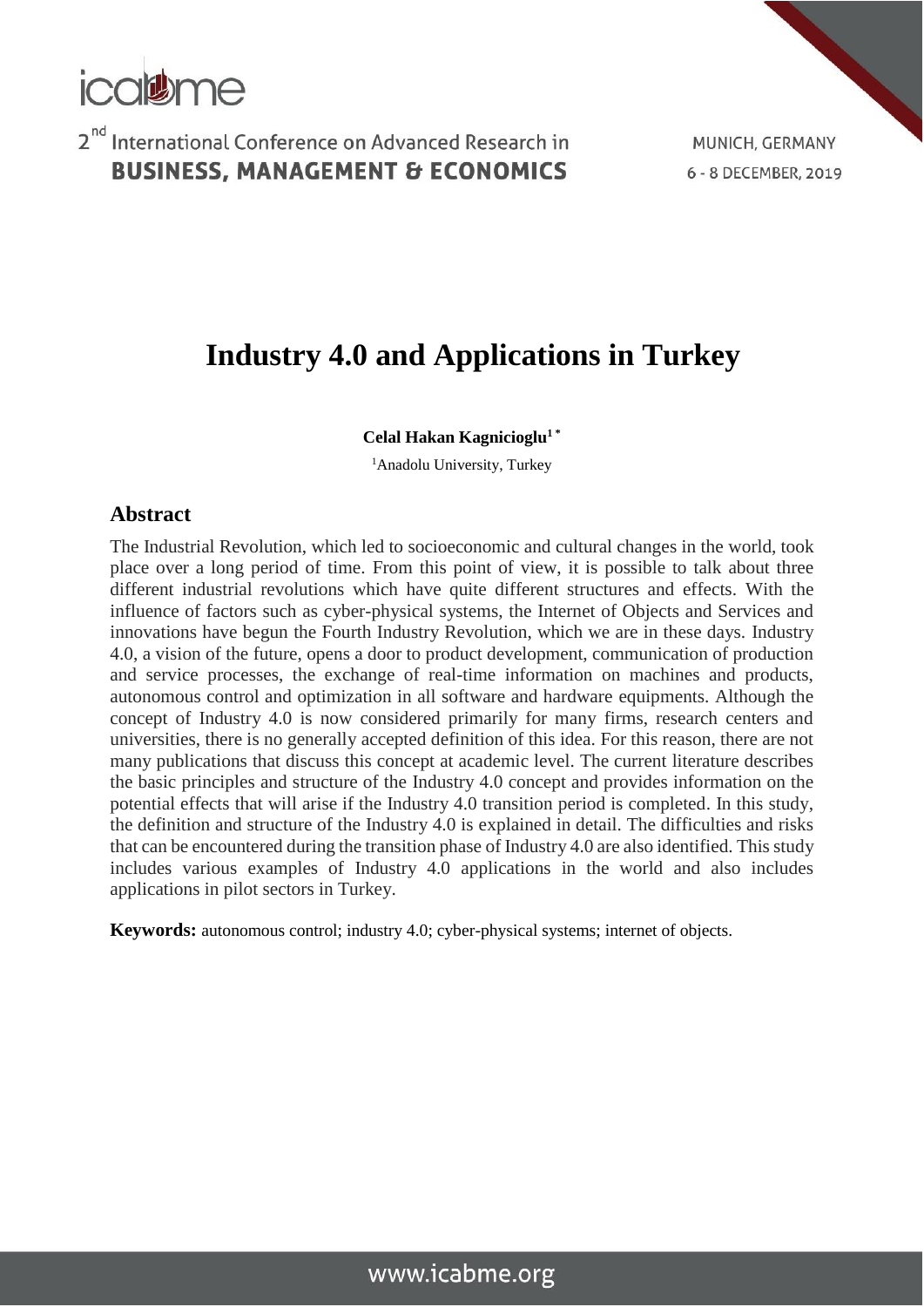

### **Introduction**

The main text , (TNR 12pt., alignment in block, spacing 1,0) text, text, text, text, text, text, Industry 4.0 gives the opportunity of increased flexibility in manufacturing, along with mass customization, better quality, and improved productivity to the companies. This opportunity permits the companies to cope with the challenges of producing increasingly individualized products with a short lead-time to market and higher quality. In order to achieve it, intelligent manufacturing is an important factor in Industry 4.0. Scarce resources are transformed into intelligent objects therefore, they are able to sense, act, and behave within a smart environment.

In industrial history Industry 4.0 indicates the fourth revolution and opens a new era for the whole manufacturing ecosystem, starting from design till to end-customer. This phenomenon also known as Intelligent or Smart Manufacturing in the industry. Industry 4.0 presents a scenario of interoperability where people, equipment, and machines of the whole value chain can connect and communicate with each other. During this two sided communication, the flow of information is crucial and essential in industry 4.0. For the operation of this system interconnected technologies devices relate to each other, collect and analyse data to generate information for the advanced analytics of the process. The results of this system will be used to support actions in the physical world.

In this study, the definition and structure of the Industry 4.0 is explained in detail.The difficulties and risks that can be encountered during the transition phase of Industry 4.0 are also identified. Then, various examples of Industry 4.0 applications in the world are stated and also some applications in pilot sectors in Turkey are described.

In this study, it is aimed that the concept of Industry 4.0 will be discussed with examples of industrial applications and concretized the idea and guided the people by various applications who will work in this field.

### **Literature Review**

Literature reivews indicate that studies under Industry 4.0 are grouped under four main headings. These titles are; Cyber Physical Systems, Internet of Objects, Internet of Services and Smart Fabrics.(Kagerman et al.,2011).On the other hand, the report "Recommendations for Implementing the Strategic Initiative Industry 4.0" by the Industry 4.0 Working Group is the report that was presented to the German government in 2013 (Kagerman et al., 2013).In addition, the study entitled "Industrie 4.0 in Produktion, Automatisierung und Logistik: Anwendung - Technologien - Migration" (2014) by B. Vogel-Heuser, M. Ten Hompel, T. Bauernhansl is another important source published on this field.

Similar ideas have been put forward by the article "Industrial Internet" (Bungart, 2014; Evans & Annunziata) published by General Electric in 2012 for the idea of Industry 4.0, which has not reached a level of awareness outside Germany.

In the "Industrial Internet Consortium, 2013 the concept of Industry 4.0 is defined as the combination of physical complex machines and instruments with interrelated sensors and software to achieve better results.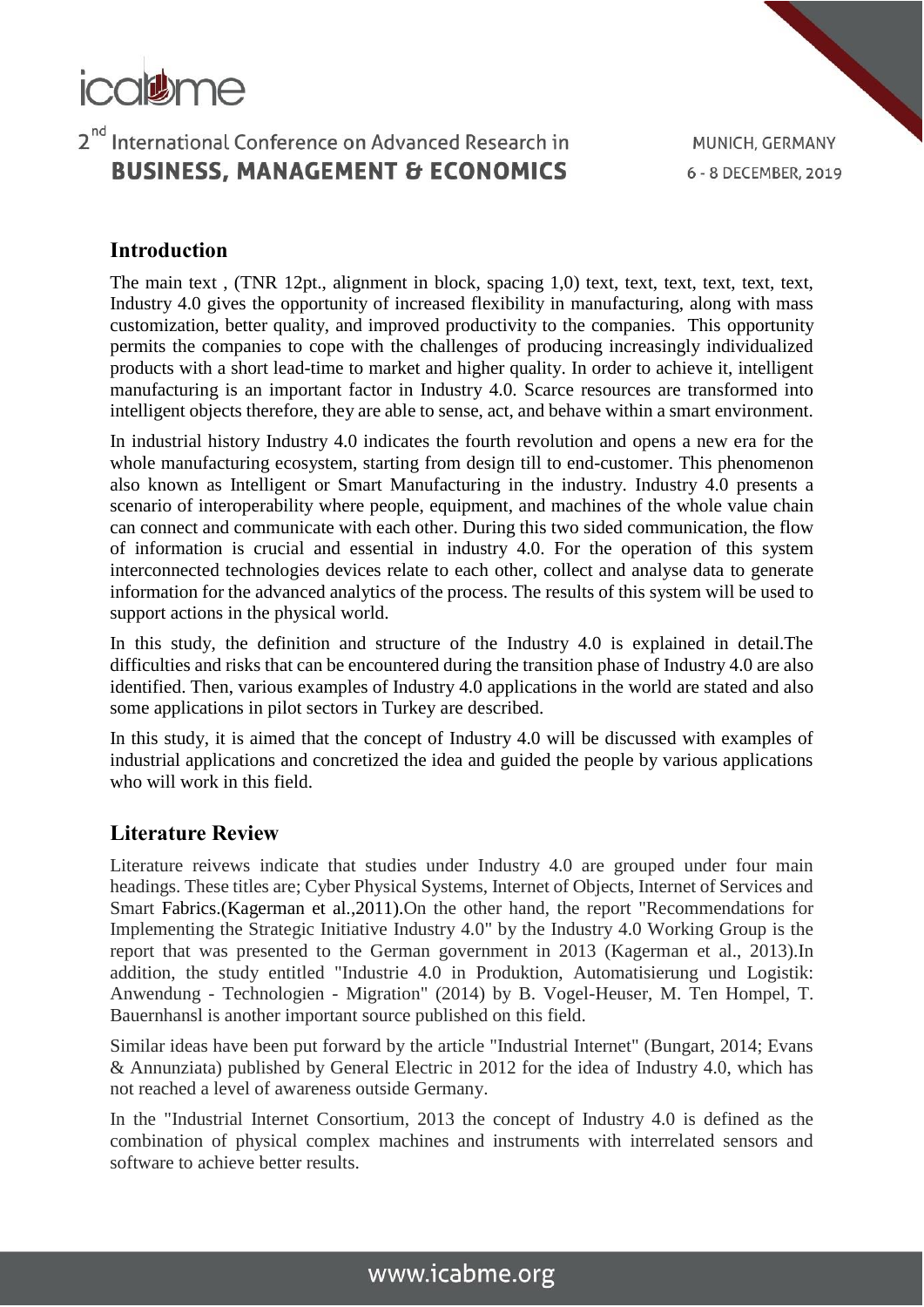

Similar work on Industrial Internet is accepted as "Integrated Industry" (Bürger & Tragl, 2014) and "Smart Industry, manufacturing intelligence and demand-dynamic performance " (Davis et al., 2012).

The study entitled "Industrial 4.0 Economic Perspective as a Requirement for Turkey's Global Competitiveness" T / 2016-03 / 576 prepared by TUSIAD is one of the most comprehensive publications prepared in Turkey.

The study presents evidence based on scientific evidence that why Industry 4.0 has today viable and vital . In addition, the potential effects of Industry 4.0 on Turkey have been researched and findings have been revealed.

The book "Endüstri 4.0" (Gorcun, 2016), prepared by the Beta publications, details the phases of industrial revolutions in the chronological order, ranging from Industry 1.0, Industry 2.0, Industry 3.0 and Industry 4.0.

"Endüstri 4.0 ve Akıllı İşletme" (Banger, 2016) another work prepared in Turkey, the subjects such as Internet of Objects, Intelligent Business, Smart Production, Intelligent Factory, new multifunctional technologies and new situation of workforce are discussed.

On the other hand, the book entitled "The Fourth Industrial Revolution" (Schwab, 2016), published by the founder and chairman of the World Economic Forum in February, reveals in detail how to understand and shape the new technological revolution, including the transformation of mankind.

### **Industry 4.0**

Since the beginning of the industrial revolution, three main stages have been achieved thanks to technological developments and each step has affected industrial efficiency substantially.

At the end of the 18th century, steam powered machines began to be used and by the early 20th century, mass production was possible with electric energy. From 1970s automation became widespread with electronics and information technology. Nowadays, with the help of cyberphysical systems and dynamic data processing where value chains are connected end to end have begun to shift to the fourth phase of the industrial revolution (Endüstri 4.0, n.d).

There have been four major industrial revolutions throughout history.

- 1. Invention mechanical machines for more efficient use of water and steam power
- 2. Henry Ford's production line design and the use of electricity in serial production, the development of the T production line.
- 3. In the 1970s, because of the use of programmable machines in production, mechanical and electronic technologies were replaced by digital technologies
- 4. Industry 4.0 is an industrial strategy plan that is supposed to trigger the 4th Industrial Revolution.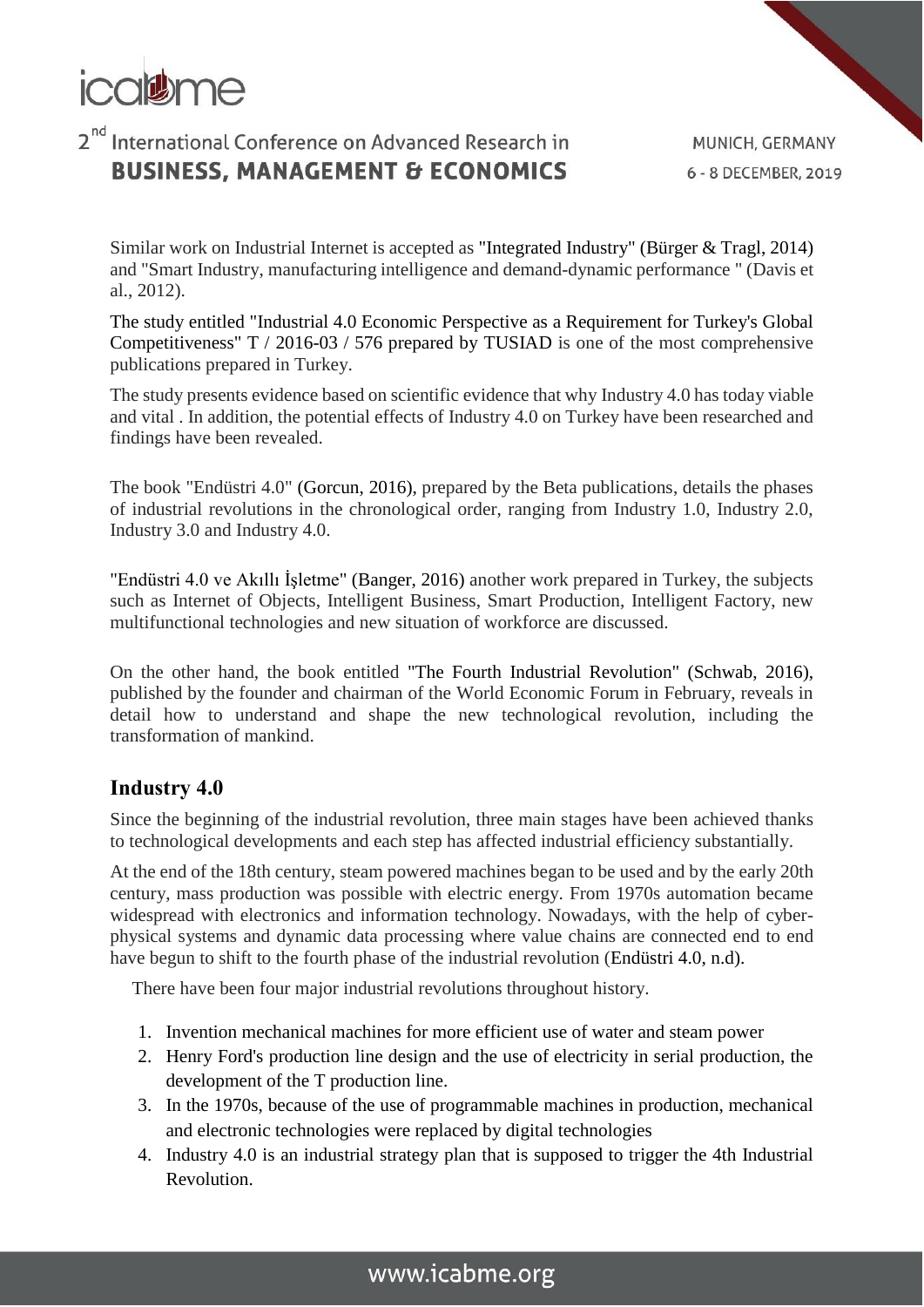

MUNICH, GERMANY 6 - 8 DECEMBER, 2019

With the influence of factors such as cyber-physical systems, the Internet of Objects and Services and innovations have begun the Fourth Industry Revolution.

Industry 4.0 is based on 6 basic principles in generally (Hermann & Pentek,2015).

1) Interoperability: It involves the ability of humans and smart factories to communicate with each other through the Internet of objects and services with the help of cyber physical systems.

2) Virtualization: This is a virtual copy of intelligent factories. The system consists of connecting sensor data with virtual plant and simulation models.

3) Decentralization: The ability of cyber-physical systems to make their own decisions within smart factories.

4) Real-Time Ability: Ability to collect and analyze data. This structure enables quick understanding.

5) Service Orientation: Cyber-physical systems, people and intelligent factory services are offered through the Internet of Services.

6) Modularity: Provides a smart factory flexible adaptation system for the changing requirements of individual modules.

### **Structure Of Industry 4.0**

Industry 4.0 is a combination of technologies and value chain organizations. This system is based on the concept of cyber-physical systems, the internet of objects and the internet of services. This structure contributes greatly to the vision of smart factories. Industry 4.0 consists of the following 3 main principles in generally (Kesayak, n.d.).

- ► Internet of Objects
- ► Internet of Services
- ► Cyber-Physical Systems

With industry 4.0, modular smart factories are aimed at tracking physical processes with cyberphysical systems, creating a virtual copy of the physical world and making decentralized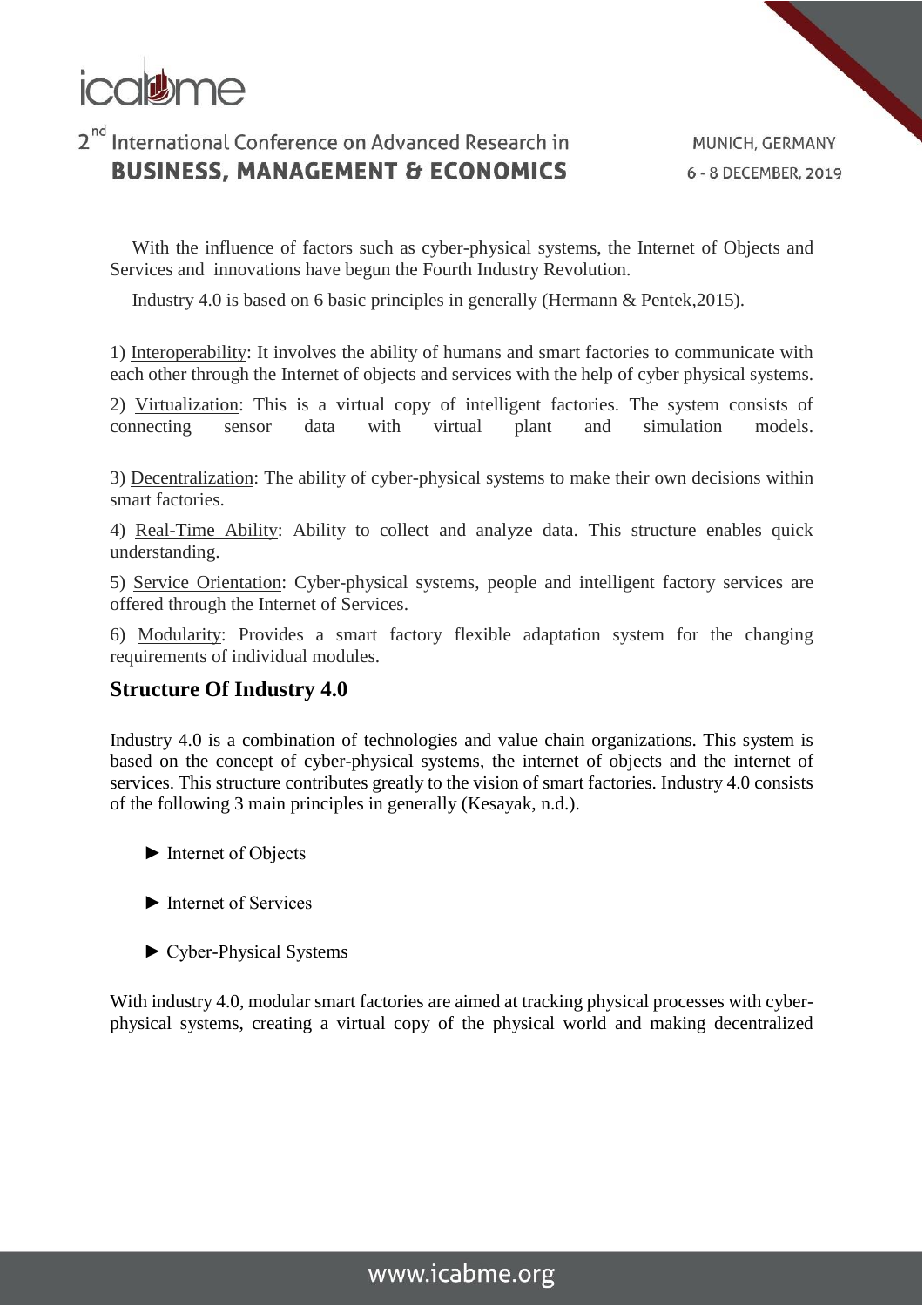

MUNICH, GERMANY 6 - 8 DECEMBER, 2019

decisions. The cyber-physical systems and objects of internet will be able to communicate with each other and people in real time and cooperation.

Both internal and cross-organizational services will be offered by the Internet of services and will be evaluated by users of the value chain (Tansan & Gökbulut, 2016).

#### **4.1. Big Data & Analysis**

Analysis methods which utilize big data groups that are being used in production increase the quality of production, save energy and facilitate equipment maintenance. When evaluated from Industry 4.0, it is expected that the collection and comprehensive evaluation of data from many different sources, such as institutional systems and customer-based management systems as well as production systems will become standard in real-time decision making (Tansan & Gökbulut, 2016).

#### **4.2. Smart Robots**

Manufacturers in various sectors benefit from robots in their processes for a long time. In the world, robot technology develops its skills and becomes more autonomous, flexible and cooperative and also reduces the cost of ownership.

In the following period, the interaction of robots will be increased. In addition, robots and people will be able to work side by side more secure than before. In addition, efforts are being continued to improve the learning capabilities of the robots (Tansan & Gökbulut, 2016).

#### **4.3. Simulation**

Nowadays, 3D simulation of products and materials is already utilized in the design phase but simulations will become more common in factory operations in the future. In these virtual models, which are prepared using real-time data, virtual reality of the physical world can be created together with machines, products and people.

Operators will have the opportunity to test the machine parameters for the following product in the production line by simulation before actually doing it. This will shorten the installation time and increase the quality of the product (Tansan & Gökbulut, 2016).

#### **4.4. Vertical and Horizontal System Integration**

At present, most information systems do not consist of fully integrated Systems. Companies, suppliers and customers generally do not work completely dependently of each other. The same condition is valid for engineering design, production and service functions.

However, as global data integration networks evolve, companies, units and competencies will become more compatible with one another and productivity values will increase (Tansan & Gökbulut, 2016).

#### **4.5.Internet of Objects**

Nowadays, only a part of sensors and machines benefit from integrated data processing by connected to the network. Generally, sensors and devices with limited artificial intelligence and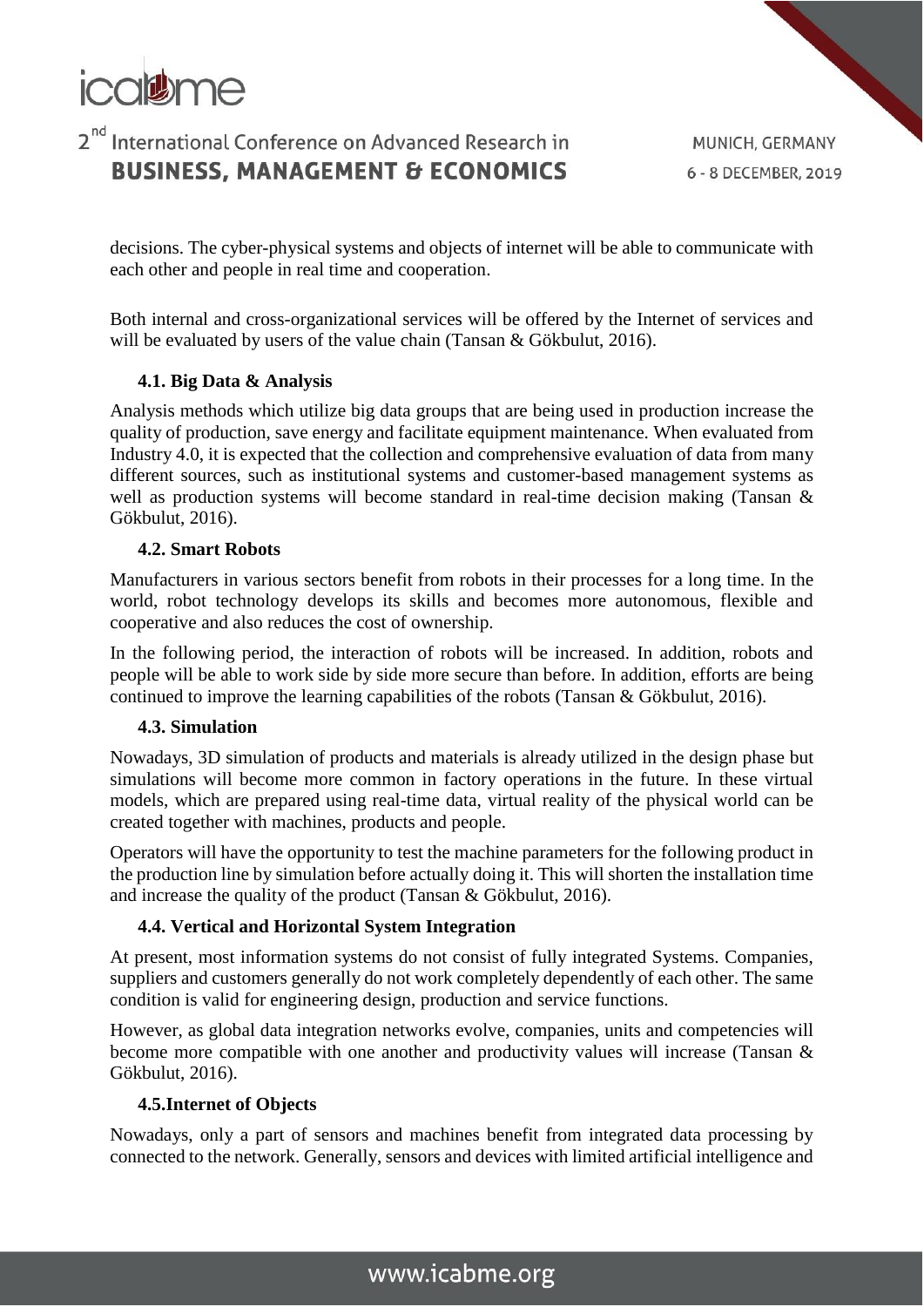

automation control mechanisms are defined as vertical automation pyramids, which are connected to the central production control system.

When the internet of objects is applied, this will enable more and more devices to connect to each other with standard technologies and benefit from integrated data processing. In this way, equipment in the shop floor can communicate with each other and with central control systems if necessary. It will also enable real-time decision-making by eliminating the one-handed analysis and decision-making process (Tansan & Gökbulut, 2016).

#### **4.6. Cyber safety**

Some companies still use management and production systems that are not interconnected. However, as the availability of connected systems increases, secure communication will begin to gain importance in order to protect critical industrial systems and production lines against the threats of cyber security. As an example, last year various industrial hardware suppliers joined forces with cyber security companies through partnership or acquisitions (Tansan & Gökbulut, 2016).

#### **4.7. Cloud Computing**

Companies use cloud-based software for some analytic applications. However, in the coming period, more data about the products will need to be shared between the plants and the companies. At the same time, due to the increased performance of cloud technologies, the response time will be reduced to a few milliseconds. As a result, the data and functions of the machines in the cloud platforms will be increased and more services based on the data will be available to the production systems. Today, companies that manufacture execution systems are already offering similar cloud-based solutions (Tansan & Gökbulut, 2016).

#### **4.8.Additive Manufacturing**

Additive manufacturing is one of the most critical manufacturing technologies today. There are many types of additive manufacturing that can be classified according to the material used (liquid, powder, solid or gas). These include laser melting of metal powder, melting by laser beam stacking electron beam, layered adhesive production, melt deposition modeling technique, scanning curing by light. At the beginning of 1990s, the additive manufacturing technologies were used to make more visual models, prototypes to see that parts are in place and work properly etc. Now, working in many sectors concentrates on direct part production (Wohlers, 2013). Direct part manufacturing has been around 30% today, with a rapid change in total additive manufacturing since 2000's. It is estimated that this ratio will reach 50% by 2020 (The Printed World, 2011). Actually, after the aviation industry's interest in this technology has increased, the industrial acceptance of layered manufacturing technologies has also accelerated.

As a result, high performance additive manufacturing systems will have an impact on reducing logistics costs and stock levels (Tansan & Gökbulut, 2016).

#### **4.9.Augmented Reality**

Systems that benefit from augmented reality support a variety of services such as selecting parts in the warehouse and sending repair instructions to mobile devices.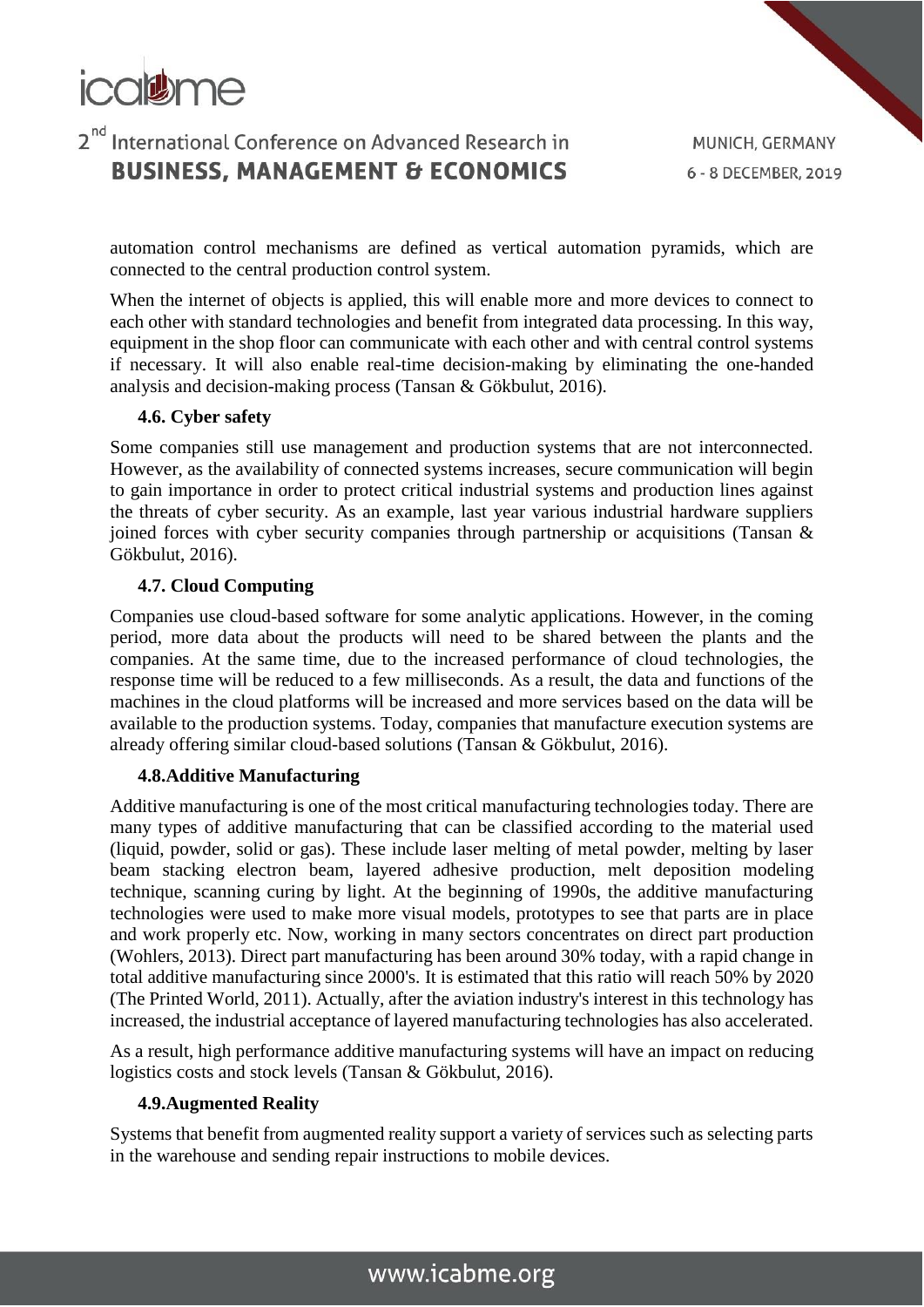

In the future, it is expected that companies will benefit more from augmented reality in order to improve decision-making and operational processes and to provide real-time information to their employees (Tansan & Gökbulut, 2016).

### **Impact of Industry 4.0**

Industrial revolutions have affected the world and societies on a global scale since the past. Production has always been an obligation for mankind and has been in search for new ways to continue production. Industrial 4.0 will undoubtedly lead to the creating of new sectors and the disappearance of the underdeveloped sectors. This situation is not only for sectors, but also for people, companies and countries. Anything that cannot keep up with the new industry revolution will be negatively affected. As an example, people who worked with arm force and then technicians started to lose their jobs and now engineers are in danger of losing their jobs. The positive effect of Industry 4.0 may partially compensate the negative effects. Although there will be employment problems, new business areas will also be created. Smart products that will be produced in smart factories will make our life easier. It is a big advantage that it will do it with less energy. By producing smart products, these products can be adapted and developed to different areas according to human needs. With 3D printers, everyone will produce simple products and it is a positive effect that manufacturer and consumer are the same. With industry 4.0 it is expected that significant improvements will be achieved in terms of marketing speed, flexibility and efficiency.

The advantages of Industry 4.0 can be summarized as follows: (Seyrek, n.d.)

- ► Facilitating system monitoring and diagnostics
- ► Self-awareness of systems and components
- ► Sustainable system with environmental friendly and resource-saving behavior
- ► Greater efficiency
- ► Increase flexibility in production
- ► Cost reduction
- ► Development of new service and business models

### **Risks of Industry 4.0**

It seems that in the first stage of the industry 4.0 strategy, the passing period of the hardware and software will not be a problem since there will be no difficulty when considering less energy to use for hardware and software. However, it is obvious that all of the machines to be used in production are not easy to program and adapt according to the standards of Industry 4.0.

It seems that it will take time to find solutions to problems such as disagreements between companies and shareholders who do not want to enter into business, the cost of change and the need to prevent financial problems and the integrity of production processes.

Possible risks can be classified as a three main groups within the scope of Industry 4.0; Investments, information security and qualified employees.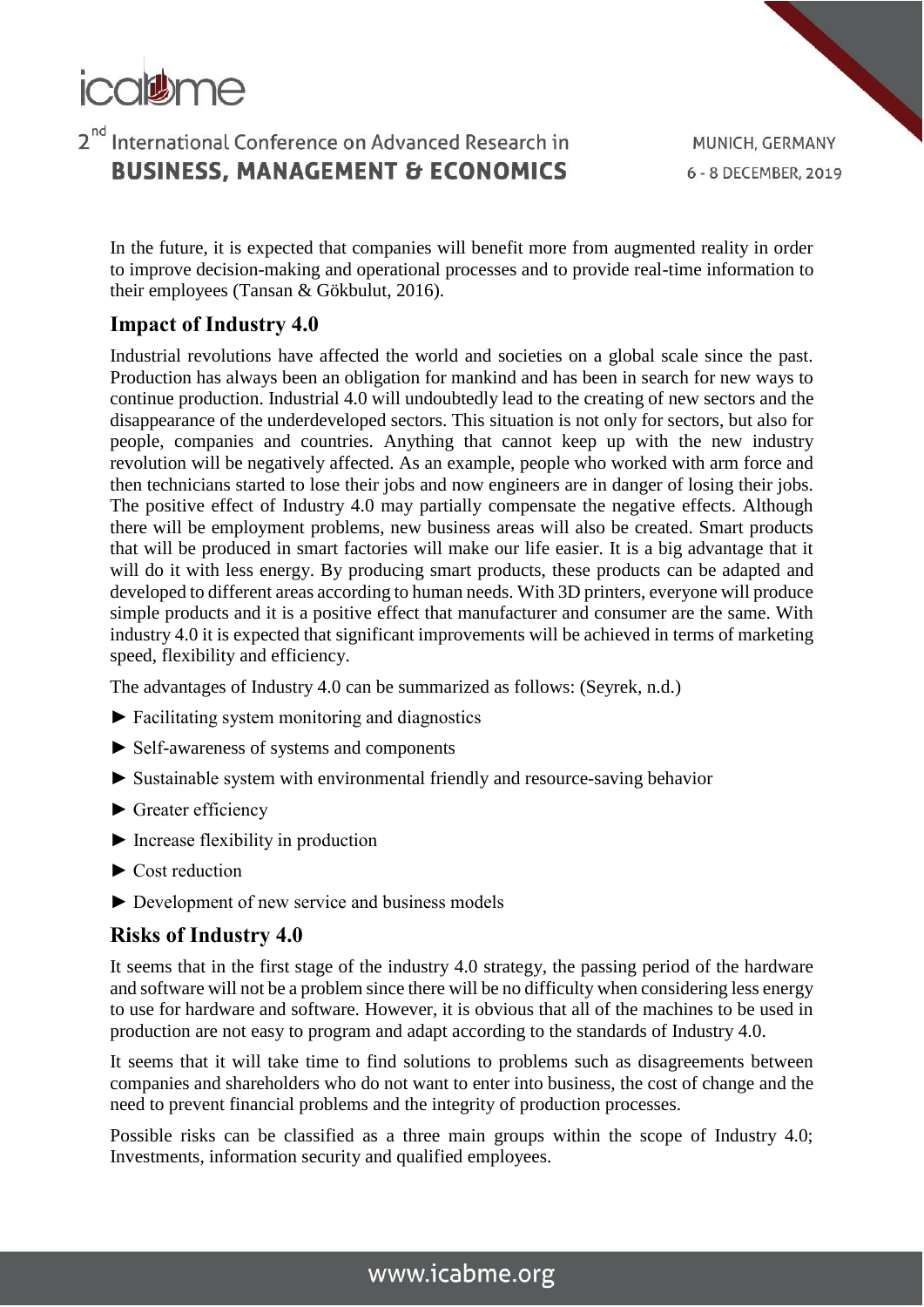

MUNICH, GERMANY 6 - 8 DECEMBER, 2019

Despite all these challenges and risks, the Industry 4.0 is a long way and this transition period can be passed easier with collaboration of all responsibles (KPMG, 2015).

#### **4.10. Investments**

Industry 4.0 seems to be a subject that can be especially focused on manufacturing companies but all players know that this new vision will bring new investments together. For many companies it is uncertain that how much investment will be returned at the first stage.

The lack of a concrete executive plan has led to the hesitant approach of companies that made big investments.

#### **4.11. Information Security**

Connected devices share big amounts of data via the Internet and this automatically causes potential security risks because hackers may interfere with manufacturing and logistics systems or shut down these systems. Moreover, confidential customer or supplier data may be shared with the opponents. The protection of intellectual property right and company secrets is one of the biggest challenges in this context. Loss of this information can cause the basic competence in production to be visible and threaten the position of the company in the market, its competitive advantage and its existence. In the future; innovative and high-performance information security solutions will be required to protect facilities from hacking.

#### **4.12. Qualified Employees**

Another important issue concerning the Industry 4.0 is the qualifications of employees and bluecollar workers. In the future, employees will need to offer higher qualifications to their companies. By integrating smart and modern information systems into production facilities, new business requirements and profiles will be developed especially in production planning, industrial engineering, quality assurance, supply chain management and production areas.

Increased use of innovative devices, smart technologies and information systems related with new business models and processes will require higher quality training for tomorrow's bluecollar workers.

### **Global Industry 4.0 Applications**

Within the scope of Industry 4.0 applications, Siemens foresees the development of autonomous production systems with self-regulation and follow-up capability, that each component of the process flow is related to the virtual and real world and that the data generated by these processes are analyzed with big data. As an example of this strategy, it is possible to give an example named "Digital Enterprise Software" in which the product life cycle is managed. This structure aims to make software solutions that address different needs developed over the years into a full automation, is on its way to becoming Siemens' Industry 4.0 breakthrough (Aydın, n.d.).

On the other hand, Bosch company, which has a large number of pilot projects on Industry 4.0, is working on a production flow where the machines and products are aware of each other. The pilot project in the Bosch Rexroth factory in Hamburg aims to speak the same communication language as the product itself, the machine that produces it and the human factor that makes the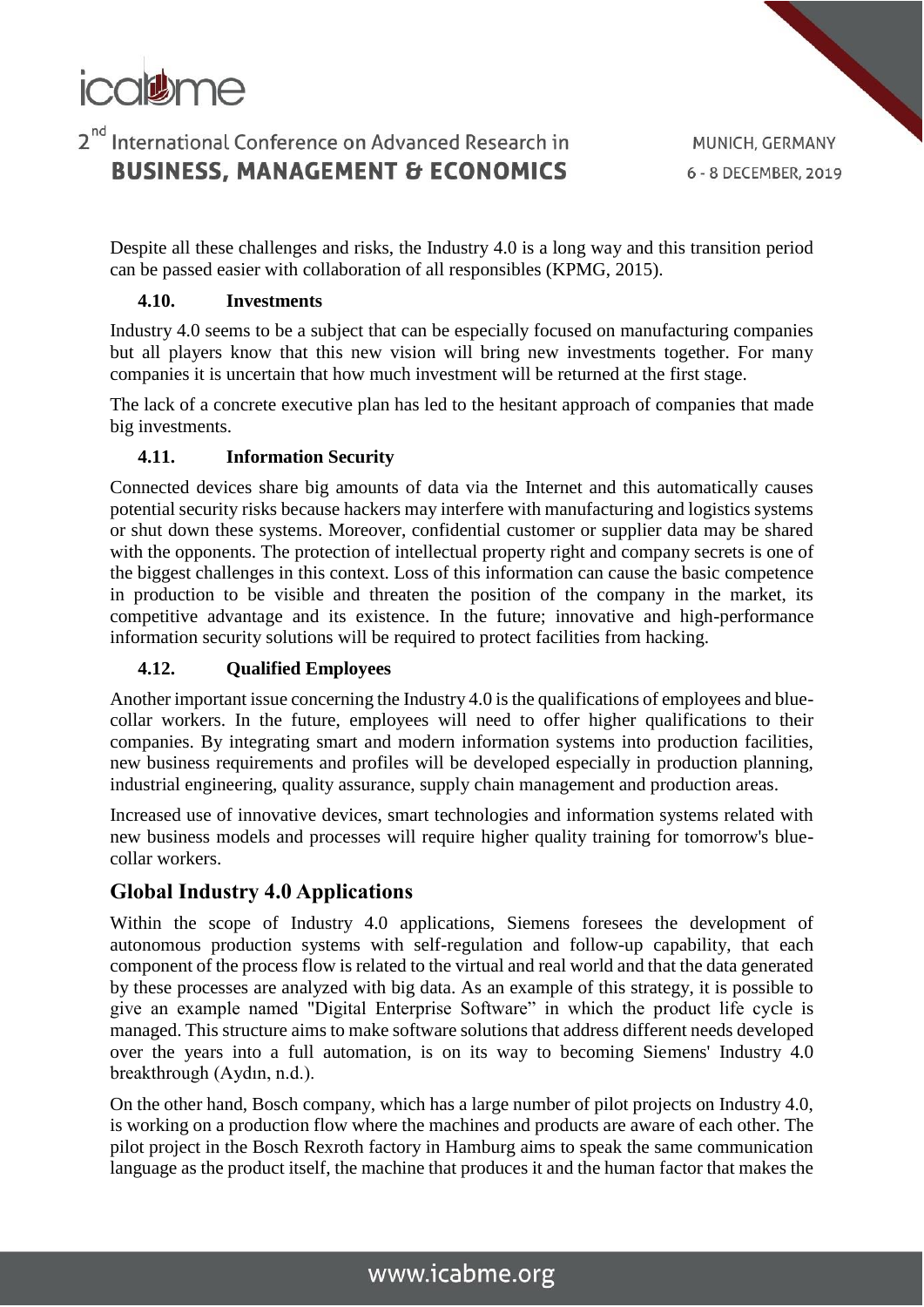

follow-up. The smart production band supported by RFID technology is able to decide and process products according to their types. While components of the different products can be processed in the same line, modularity is provided and the products are open to new developments. The data generated by this complex communication network can be viewed simultaneously on the screens of workers. Bosch's next goal is specified to provide control and optimization of its production throughout the world by using a common network. At the same time, the properties of the products will be stored in their memory by utilizing the concept of Internet of Objects. This change will lead to smart production and the way to the smart factory.

Smart City, another pilot project of Bosch, is planning to create a transport network that generates data by tracking and optimizing road works and parking areas. Smart City is a mobile application for Industry 4.0 and it will be used for Monaco city firstly. Researches indicate that 37 billion objects on the world will join this ecology. The big majority of these objects will be product components in the production line (Aydın, n.d.).

Henry Ford has made the process more manageable by incorporating the entire plant into the workflow with the production line he invented. In this century, producers have to deal with both the consumers and the logistics part. T-Systems, a Frankfurt-based telecommunications company, is working on a CRM service that will manage the smart factories of the future.

The system is defined as a comprehensive solution for the follow-up of the process from the most basic steps of production to the end user. With the software named "Arrival Control", T-Systems will be able to meet to the need for a tracking and analysis problem with the widespread availability of smart factories (Aydın, n.d.).

### **Industry 4.0 Applications in Turkey**

In this section, applications which are used in various companies and which can be evaluated within the scope of Industry 4.0 are explained in detail.

#### **4.13. Smart Robots**

In a company, tool changes were made by the operator in the non-conventional machines. If more than one tool is used in an operation, the wrong tool / guide mounting problems are frequently encountered. This may lead to scrap of the parts. In the new CNC 7 axis hole drilling machine, electrode and guide change is made with a Fanuc robot which adapts to the machine externally. In this application, when the need of tool change occurs, robot jaws goes to the carousel area and make the electrode/guide change by using specific commands in the CNC program. Robot jaws comes to the tool number that is specified in the program. There is a reader on the tool which specifies the tool number. The chip on the tool is read by the Balluff sensor on the robot. The Balluff sensor on the robot confirms that the specified tool in the program is selected and prevents the wrong tool from being used. If wrong tool wants to be used, the robot gives an error message. With this application there is no need to the operator during tool change and operation becomes error-proof.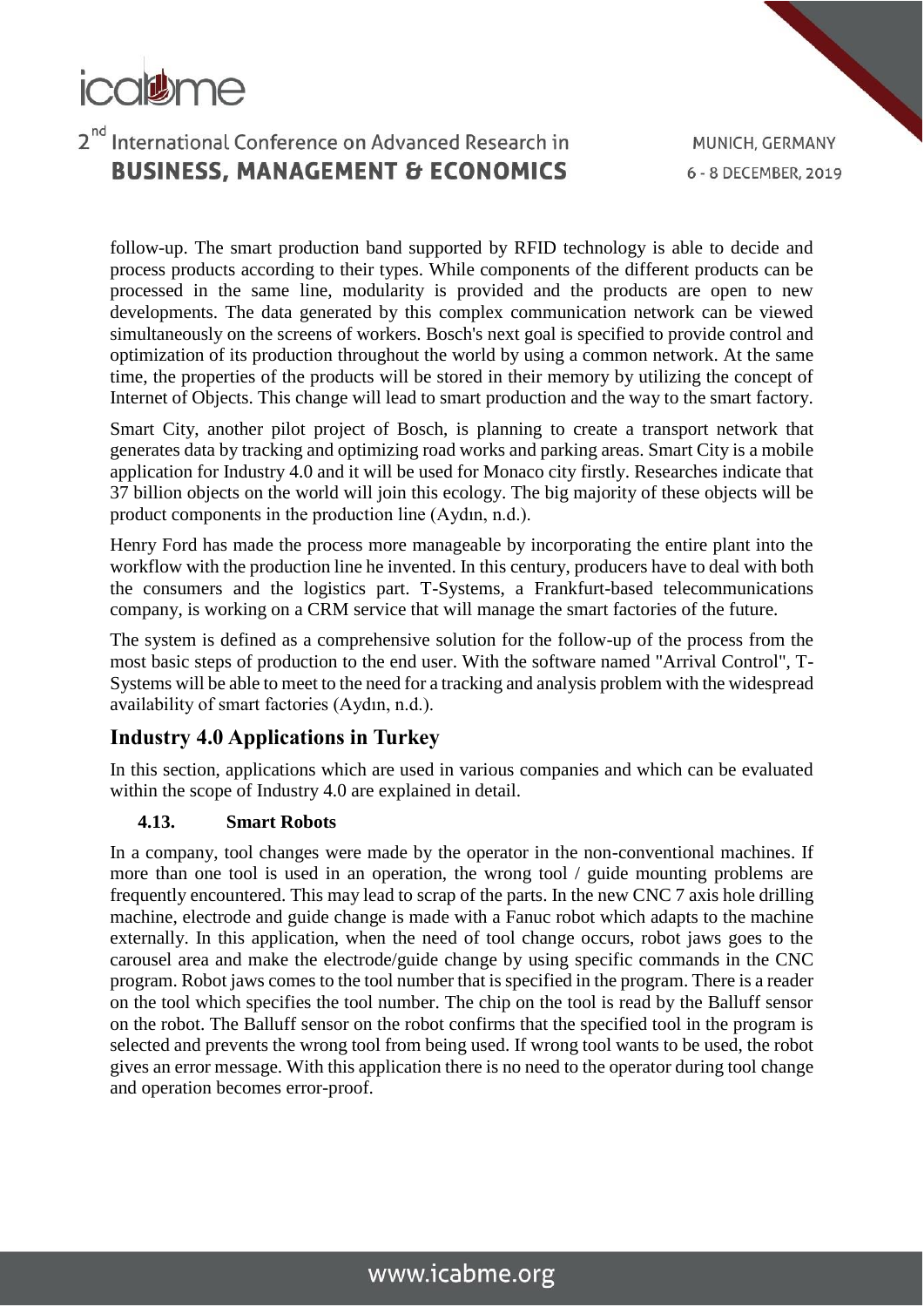

MUNICH, GERMANY 6 - 8 DECEMBER, 2019

#### **4.14. Simulation- Virtual Reality**

In a company, conventional and non-conventional machining operations are usually performed by CNC controlled machines. CNC program codes for part processing are prepared by computer aided manufacturing programs. If a CNC program for a part machining is not confirmed with a simulation program before it is tried on the machine, the tool may touch to the workpiece or machine head crash into the workpiece. In addition, the areas which has restricted accessibility cannot be detected before part processing. In case of any crash in the machine, the axis precision is distorted and geometric alignments have to made again to bring the axis repeatability back to the desired values. In addition, axis sensitivities are verified by laser measurement and this causes a labor loss at least 1 week.

For the new CNC machines, both programming and simulation modules have been purchased and thanks to this simulation module, the CNC program can be verified before manufacturing and any possible faults, access restriction etc. can be detected before the process. In this way, CNC program can be tried off-line without being tried on the machine and possible errors can be corrected easily. In the simulation program, the machine, the part and the fixture can be modeled and the machining operation can be performed exactly. In summary, processes are simulated before mass production begins.

#### **4.15. Internet of Objects**

In the conventional machines of a company program load was performed by USB, card reader, etc. Operators were downloading required program from the program system which was in accordance with the part and operation number. However, if a change was made in the CNC program and the programs were not taken from the system, there was a risk of processing parts with the old revision program. For this reason, the machines are connected to the program downloading system via Ethernet connection in order to make the system error-proof. This application creates a more advanced network by allowing the Internet to integrate with the machines, systems and processes within the scope of Internet of objects.

Also, this application allows the operator to automatically download CNC programs from the program system before each machining operation. This prevents the use of the old revision program and ensure that the latest revision program is always used.

#### **4.16. Cloud Computing**

Today, companies that manufacture execution systems are beginning to offer cloud-based solutions. Transferring systems that follow and control processes into a cloud will not be a surprise in Industry 4.0. In this company, there is an increase in the number of production quantities and new investments are being made in parallel with this.

For this reason, a line monitoring program has been prepared in order to facilitate the control of the machine in the scope of the digital production vision.

This program is running as a SQL database on the web and has been completely developed with in-house capabilities. In order to be able to get data via the program, it is necessary to make connections and settings of the machine first. With the system being activated, active working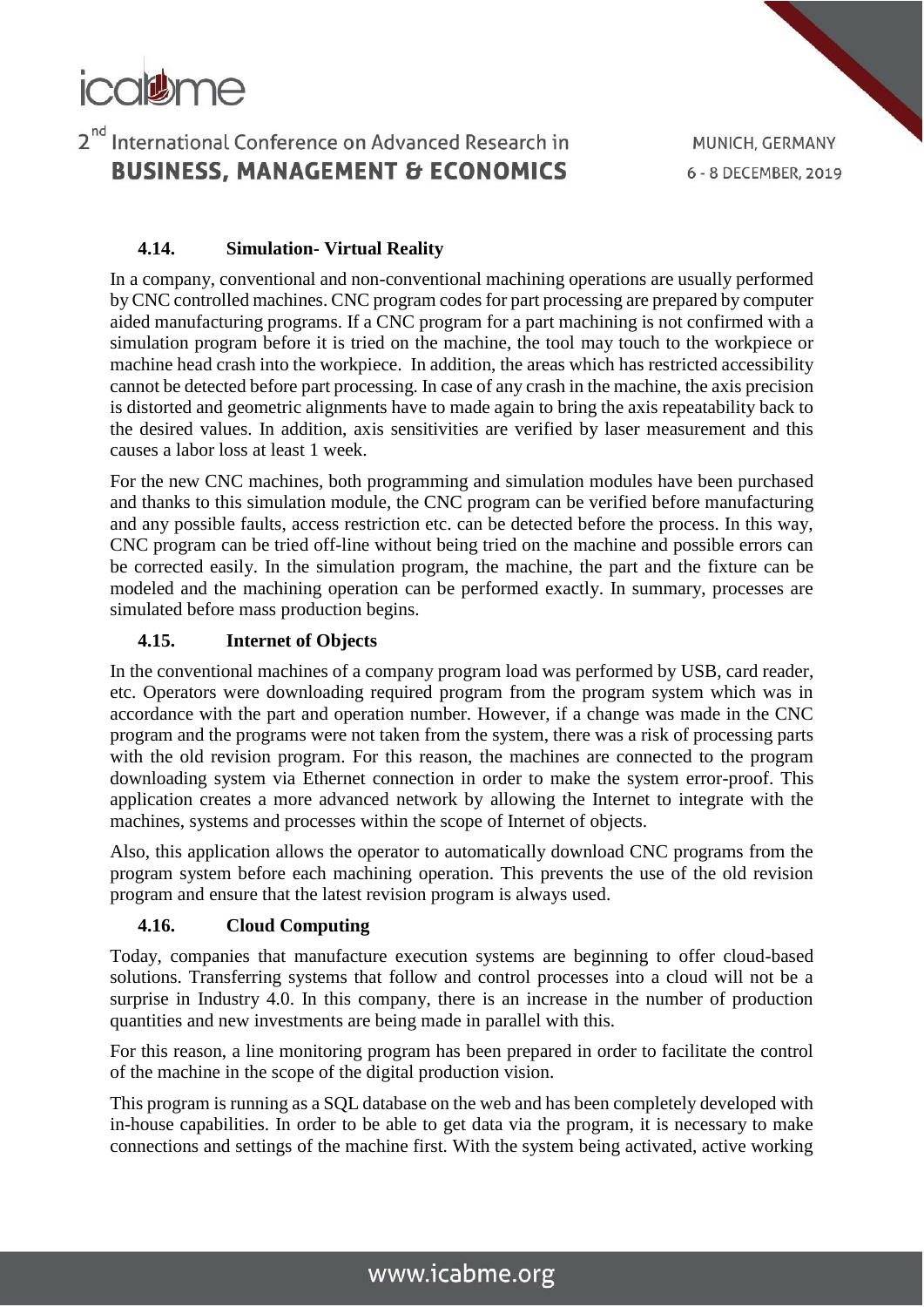

hours of the machine, alarms and operation data can be monitored and the CNC programs can be transferred to the machine.

Within the scope of line tracking and monitoring system studies, Sematic touch panels have been mounted on each machine. Thus, the operation pages which were previously printed in the files were transferred to the digital center.

There are a large number of CNC controlled machines in the company. It is very difficult to monitor the active working times and to be informed immediately in case of any trouble.

Thanks to the developed line tracking and monitoring system; the serial number, operation number, CNC program number and active working hours of the part being operated on any selected machine can be reached instantaneously. In addition, if there is more than half an hour of malfunction on the machine, a warning e-mail is automatically sent by the system to the department manager.

Error messages and alarms given by machine need to be analyzed in detail so that the autonomous maintenance of the machine can be planned correctly.

All error messages and alarms of the machine connected to the line tracking and monitoring system are recorded and can be reported in the desired date range. In this way, problems that become chronic can be easily analyzed and the actions to solve the problem can be taken in advance.

On the other hand; the productivity of the machine can be calculated from the active working hours of the machine connected to the line tracking and monitoring system. In the system; total working hour of the workstation is already recorded. In addition to this, the active working hours in the system are recorded; machine productivity value is calculated in terms of dividing the active working hour into the total working hour.

For each machine connected to the system, graphical representation and numerical values and productivity values results can be obtained. As a result; data are evaluated as an output for productivity and the necessary actions are taken to bring the value to the optimum level.

#### **4.17. Additive Manufacturing**

A company operating in the aviation sector is producing coupons by using additive manufacturing technology. Firstly, a section view of the part is obtained from part geometry. The obtained sectional view is extended by the thickness required for process verification. Then, 3D model is transferred to the additive manufacturing machine and the production is performed. This simulated part is used for process tests and verification and the necessary values for process approvals are obtained from metallographic inspection of this part. Thanks to this, the cost of testing studies has been reduced considerably and a significant run hour reduction has been achieved in the process development.

In aviation sector; prototype parts must be manufactured in order to perform engine performance tests. Depending on the performance data obtained on the prototype engine, the model of the engine parts can be changed. Every change in the engine design causes the change in the fixtures, tools, inspection gages and as a result the total cost of the project increases.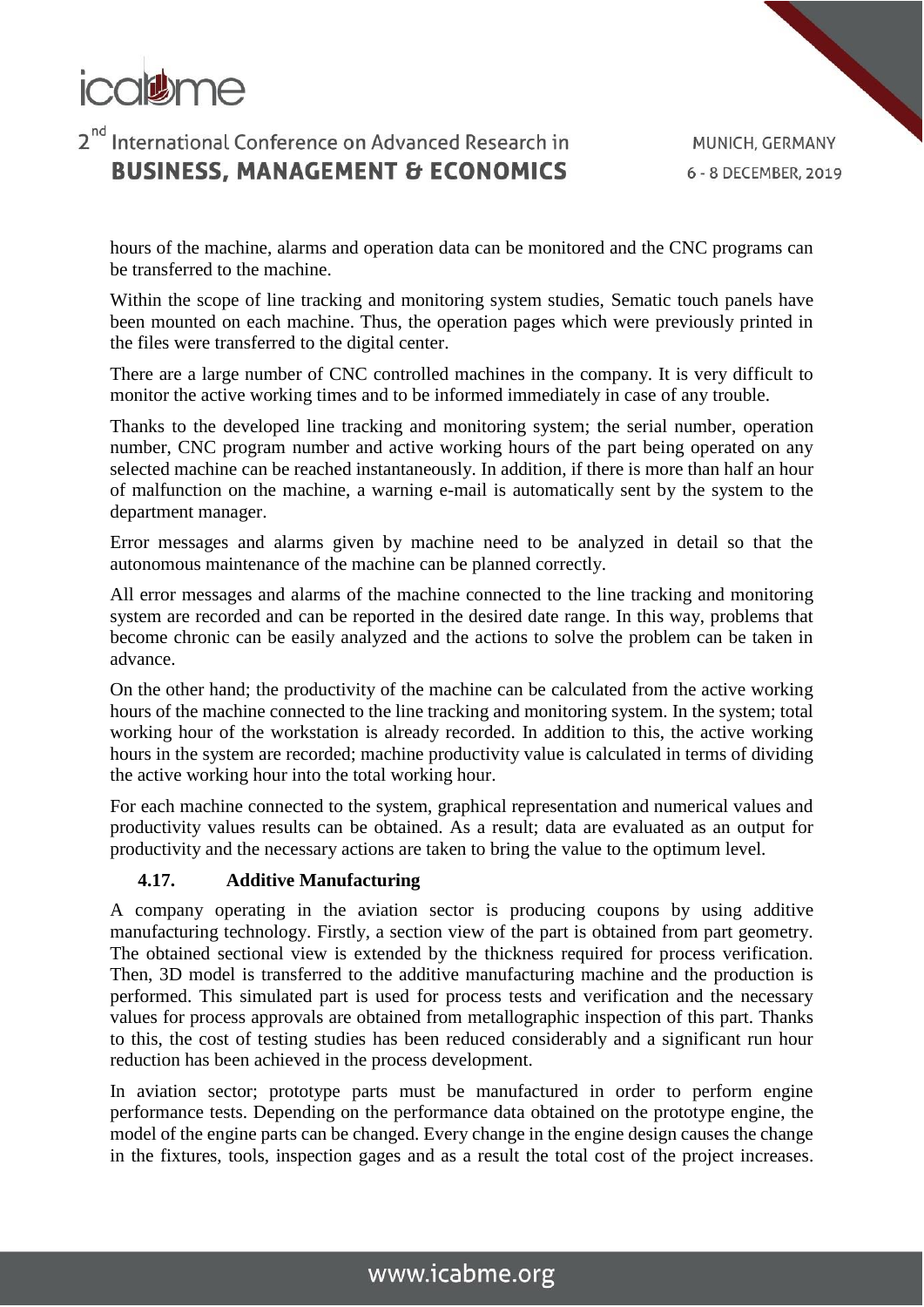

MUNICH, GERMANY 6 - 8 DECEMBER, 2019

Production can be performed with nickel-based super alloy powder in additive manufacturing machine for the combustion chamber part which has very complex geometry.

The advantages and disadvantages of these samples are examined in terms of material strength and properties. The metallographic results obtained so far show that the samples have better properties than the casting material and lower quality than the forging material (Yiğit et al., 2008).

#### **4.18. Smart Inspection Tools**

True position inspection of work pieces in the machining industry are usually performed on CMM machines. The tolerances in the parts drawings are very tight due to the requirements of the sector. For this reason, the parts may need to be inspected in restrained conditions. With the Renishaw probe system, it is possible to take measurements from the part while it is processing in the machine. This method allows the inspection of the part without any deterioration while removing the part from the fixture and there is no need to set-up the part again for inspection. At the same time, during the set-up of the part, flatness and run-out can be adjusted to the required values by this method. Each inspection can be confirmed with the prepared macro programs to make sure that the part is within the blue print limits.

#### **4.19. Visual Factory**

Visual management is one of the important method of ensuring that information flows correctly and effectively. It is one of the biggest assistant tools for monitoring and managing the performance.

Visual management is also referred to as the visual factory. Visual management tools are the administrative tools that show the sequence of the projects, the workload capacity of the workstations, the instantaneous performances and the planned  $\&$  actual situation. There are many applications such as Andon light, road line, emergency exit, production quantity indicator, occupational safety warning. In the automotive companies, the workstations are divided into cell production units on the basis of visual management. In order to see the difference between the planned and actual situation of the cells and to take permanent actions to the problems, the visual boards are prepared at the end of each day and the evaluation is done with the daily meetings every morning.

Another tool for the visual management is machine monitoring systems. Although the CNC commands are used for axis movements, the instantaneous change of the machine parameters must be followed during processing. Previously, the machine parameters were manually controlled by the operator during cutting. In the scope of visual factory studies a system that controls the feed of the CNC machines was adapted by the "Caron Engineering" company. To activate the system, an ammeter is installed on the engine drive of the machine.

This sensor keeps the load within certain limits by calculating the load. In this way, when the tool is subjected to overload, the software pulls the tool back to optimize the load and prevent the tool from breaking. The system has the learning mode. If several pieces are cut at nominal speeds and the system learns the limits of optimum conditions. After that, the feed limit is set according to the load values taken from the memory of the device. If the specified range values are exceeded, the program interfere with the machine and the feed value is reduced.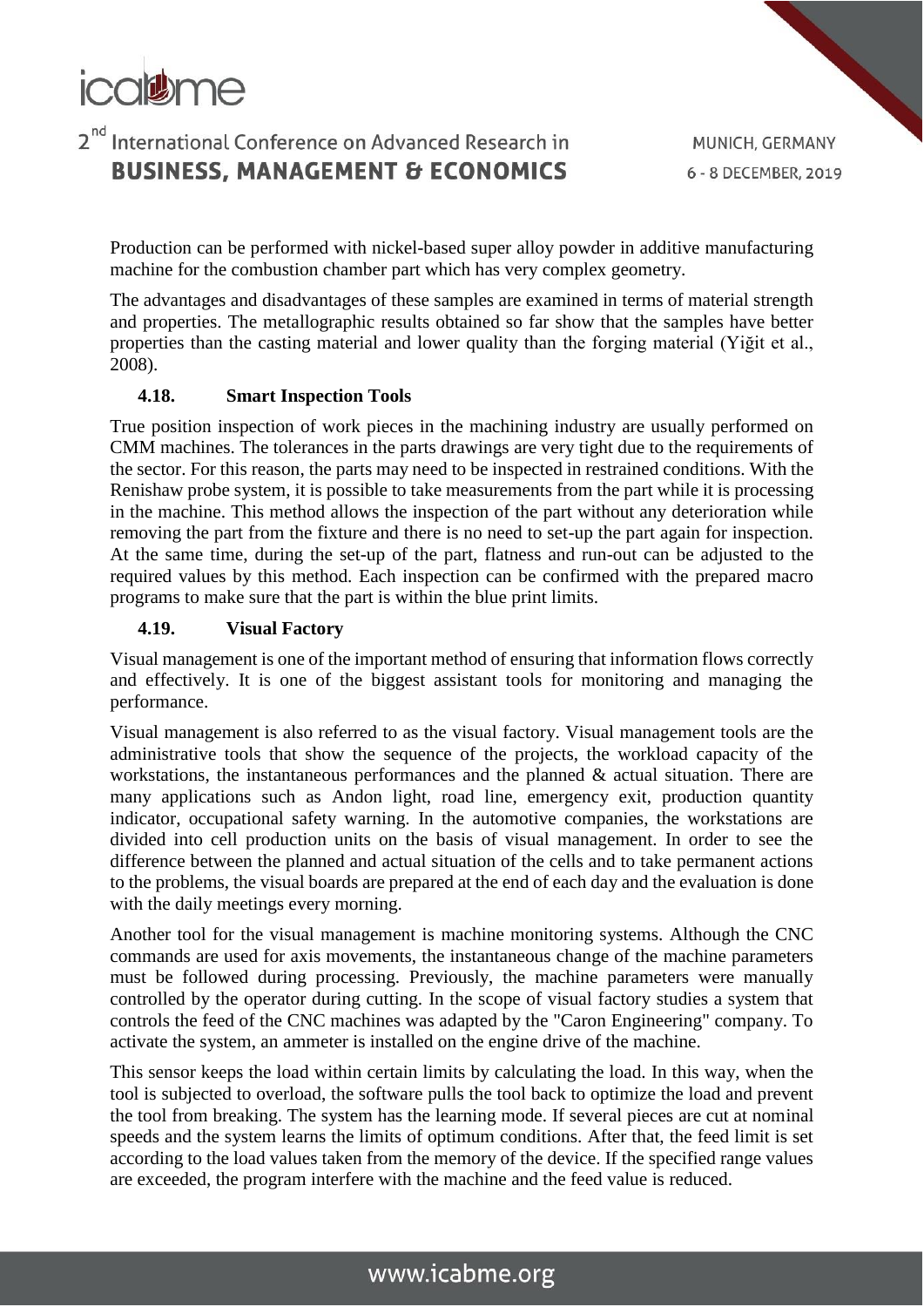

MUNICH, GERMANY 6 - 8 DECEMBER, 2019

With this application, it is ensured that the tool always operates with the optimum load by avoiding the overloading of the machine.

#### **4.20. Smart Storage Systems**

A company operating in the metalworking industry has different cutting tools, milling and reaming sets, inspection gages, electrodes, guides, etc. for each operation and specific to each different part. Due to the variety of the parts and operations, all consumable materials must be properly classified and must be supplied within a short period of time by the toolcrib. For this purpose, they have Kardex vertical storage systems in the company. In this system, operator makes a request from the storage system with the material code number. The device has the feature of automatically selecting the product by going to the relevant shelf from the stored material groups. The operator can continue the processing by taking the related product from the opened window. The decrease in the SAP system of the product is made automatically by the Kardex which enables instant and accurate stock follow-up.

The advantages of the system are faster access times to products, increased product turnover, more storage space on a much smaller area and integration into ERP systems to ensure instant and accurate stock availability.

Another smart storage system is tool vending machines which are connected to the document management system. Storage units can be used alone or together and offer secure inventory control, accountability of tool usage, and flexibility in storage options. The operator can get the consumable material requested by the document management system on his own without the need of anyone thanks to the automatic opening of the shelves. The decrease in the SAP system of the product is made automatically by the vending machines. Another advantage of this system is that it provides automatic inventory report output, in which new purchase orders are automatically created by detecting materials falling below the critical stock amount. With this way there is no need to manually follow orders for materials falling below the critical stock amount. Thanks to the positioning of these systems beside the work stations, reduction in consumable material waiting time can be achieved because operators can demand the requested material from the tool vending machines and instantly access the requested material.

### **The Effects of Industry 4.0 Applications on Productivity and Cost**

At the end of 2016, the maximum run hour reduction was obtained in the division where Industry 4.0 applications were mostly applied. (see. Graph-1)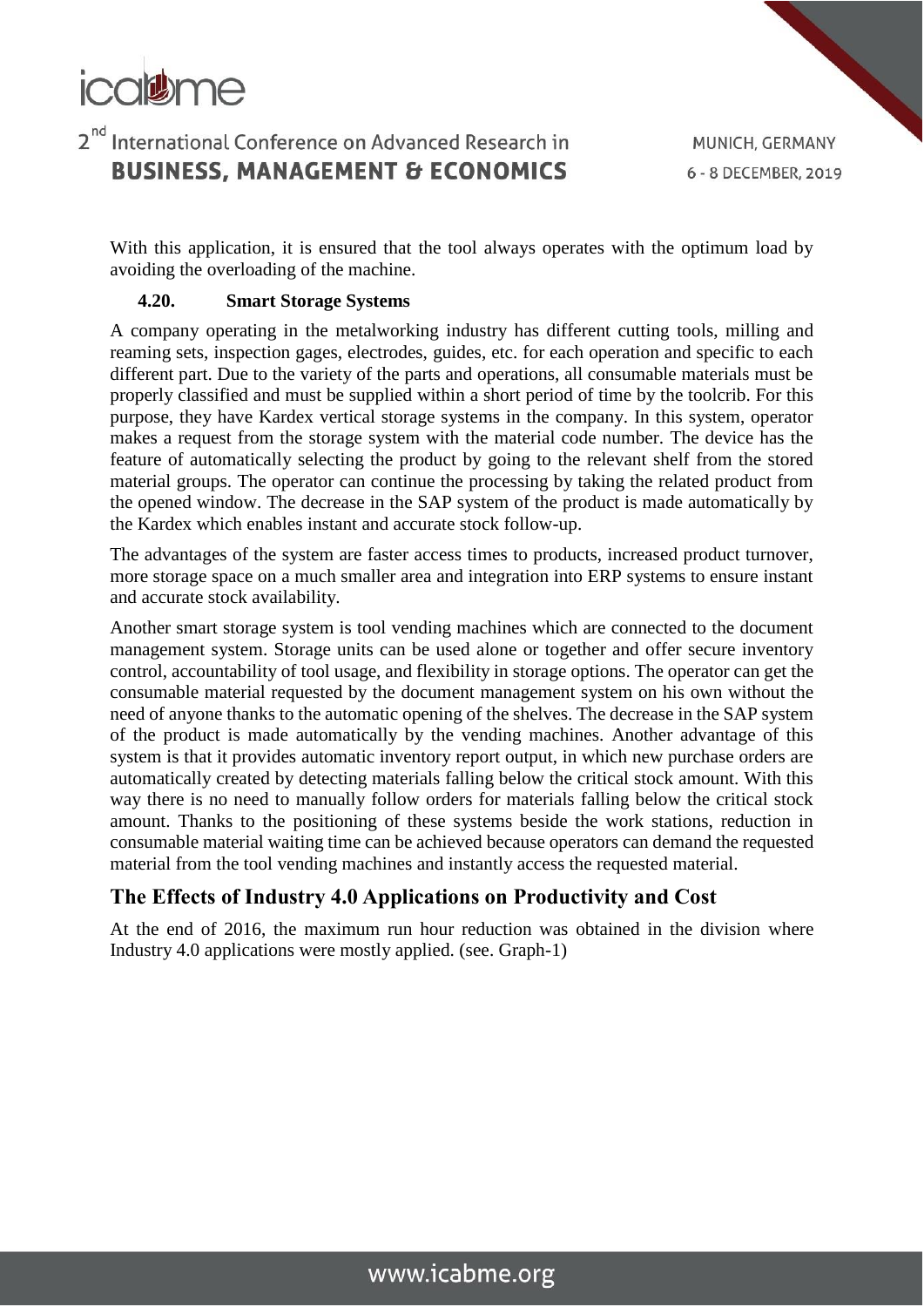

MUNICH, GERMANY 6 - 8 DECEMBER, 2019



*Graph-1: Run Hour Reduction*

With the help of the Industry 4.0 activities, a significant reduction in the rework hours has been obtained. (see. Graph-2)



*Graph-2: Rework Hours*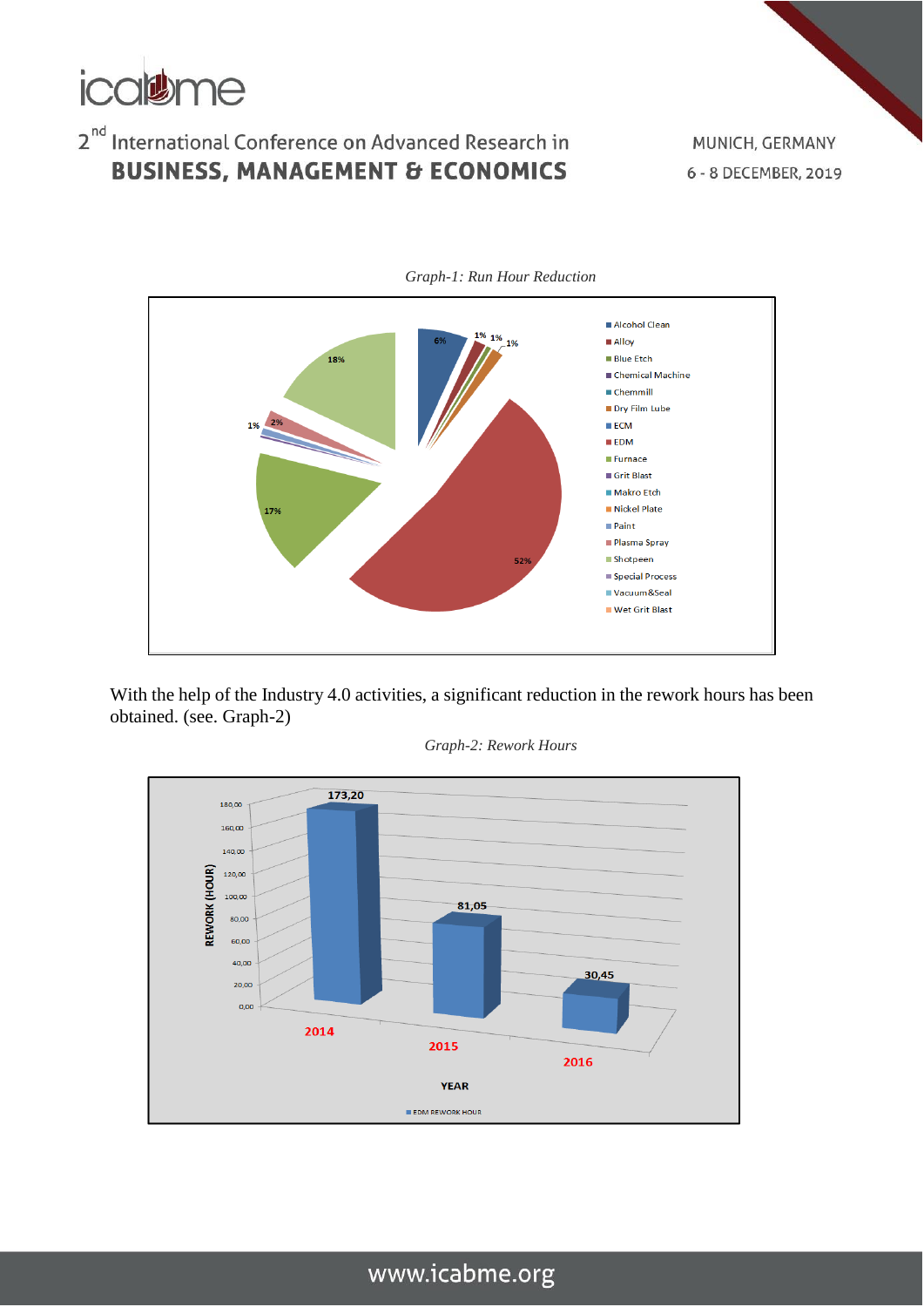

As a result of the Industry 4.0 activities, a great reduction in the MRB line has been achieved. (see. Graph-3) Line item must be created when the inspection results of the part exceed the tolerance given in the technical drawing. At this stage, the defect is shared with the design team and the part can be sold if it is accepted by the customer.



*Graph-3: MRB Line Item Quantity*

After the installing of technological investments, there is a major run reduction in machine hours of the parts (see. Table-1).

| <b>PART NUMBER</b> | <b>OPERATION</b> | <b>WORK</b><br><b>STATION</b> | <b>MACHINE</b><br><b>HOUR</b><br>(BEFORE) | <b>MACHINE</b><br><b>HOUR</b><br>(AFTER) | <b>RUN</b><br><b>REDUCTION(%)</b> |
|--------------------|------------------|-------------------------------|-------------------------------------------|------------------------------------------|-----------------------------------|
| 13910-XXX-XXX      | 155              | 11021&10228                   | 15,0                                      | 4,0                                      | $-73,33\%$                        |
| XXXXM93G09/G10     | 400              | 11021&10228                   | 14,0                                      | 4,0                                      | $-71,43%$                         |
| XXXXM72G03         | 270              | 11021&10228                   | 13,5                                      | 3,75                                     | $-72,22\%$                        |
| XXXXM12P04         | 200              | 11091&10263                   | 0,8                                       | 0,4                                      | $-50,00%$                         |
| XXXXM10G01         | 320              | 11091&10263                   | 21,5                                      | 5,75                                     | $-73.26%$                         |
| XXXXM78P09/P10     | 70               | 11091&10263                   | 3,0                                       | 1,0                                      | $-66,67%$                         |
| <b>TPXXXXXX</b>    | 40               | 11091&10263                   | 31,7                                      | 7,5                                      | $-76.34%$                         |
| L38642XXX          | X                | 11091&10263                   | 80                                        | 25,0                                     | $-68,75%$                         |
| L38366XXX          | X                | 11091&10263                   | 80                                        | 45,0                                     | $-43,75%$                         |
| XXXXT13G08         | X                | 11091&10263                   | 112,5                                     | 16,5                                     | $-85,33%$                         |

*Table-1: Run Reduction After Technological Investments*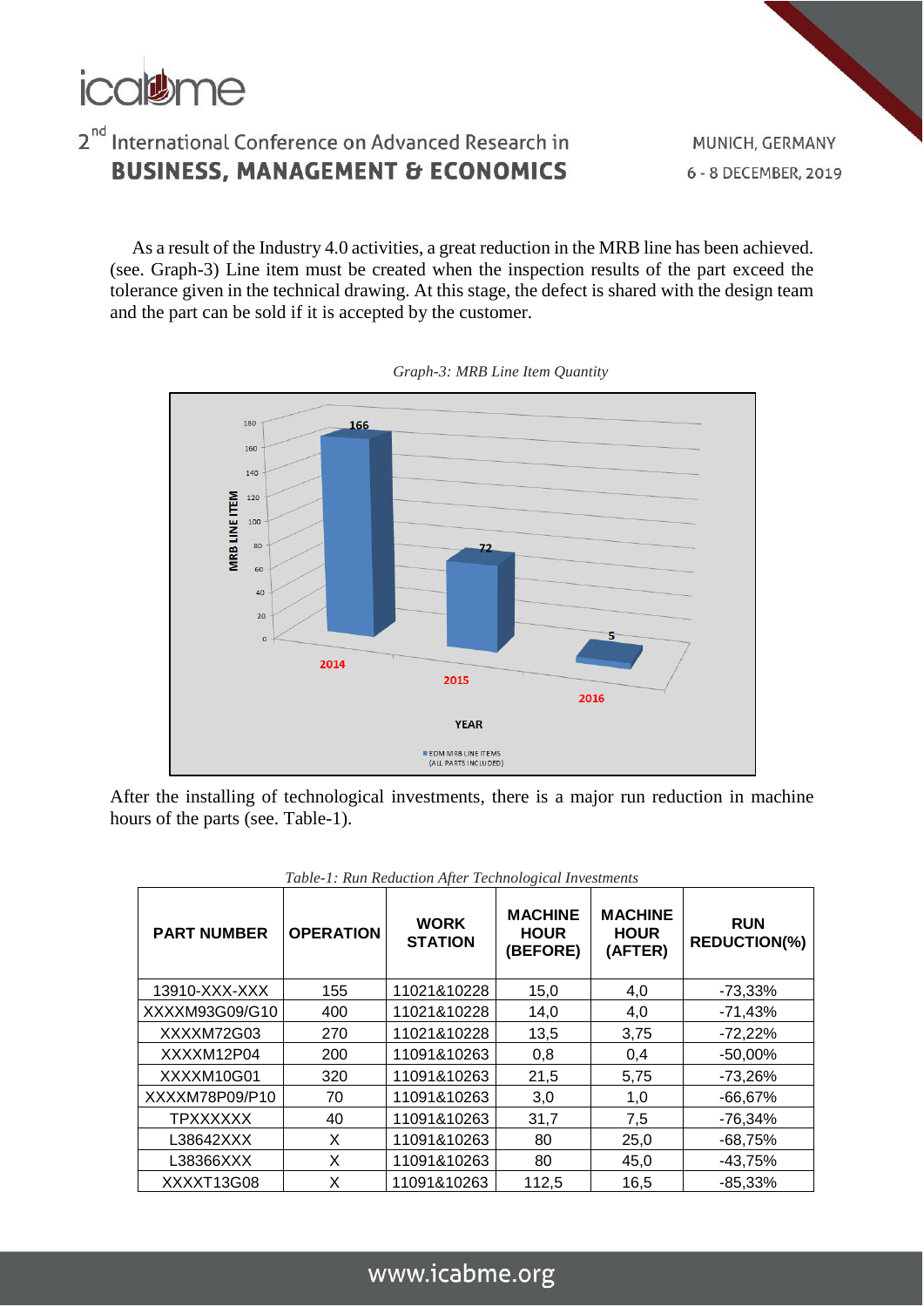

MUNICH, GERMANY 6 - 8 DECEMBER, 2019

### **Result**

As a result, each country and industry sector will start to implement Industry 4.0 with different speeds and approaches. Countries with high labor costs will create a demand for qualified employees in order to increase the share of automation in production. Turkey can take advantage of this idea with a focused, coordinated and well-designed approach that includes all shareholders. To realize this transformation, manufacturers, suppliers, politicians and academicians should be active to adopt nine technological elements that trigger Industry 4.0. The most critical factor in the development and competitiveness of the Turkish industry will be the application of the Industrial 4.0 revolution. Industry 4.0 offers a great opportunity to trigger a high value-added investment cycle. New production techniques will provide Turkey the opportunity to access the cycle of increased high value-added investment instead of low valueadded production cycle. As a result of by implementing of Industry 4.0; it is expected that the increase of global competitive power will increase the share of high added value products from the global value chain. Also, it is expected to protect and strengthen their productivity and competencies and their global competitive position.

In this context, some of the world's leading electronics companies claim that the 4th Industrial Revolution will come in 2020s. However, the results that have been experienced so far indicate that the standardization and programming of all related machines and their services is not an easy target. This shows that the Industry 4.0 will not come as soon as it is supposed.

It takes a long time for new generation machines to be coordinated and optimized instead of all the machines that provide todays production (Ege, 2014).

According to the results of this study, the applications related with Industry 4.0 have been positive effects on the productivity and cost values of the companies.

Within the scope of Industry 4.0, technological investments have resulted in major reduction in machine hours. These companies will continue to be one of the important companies in Turkey's Industry 4.0 transition period with their vision and knowledge that they have in the following period.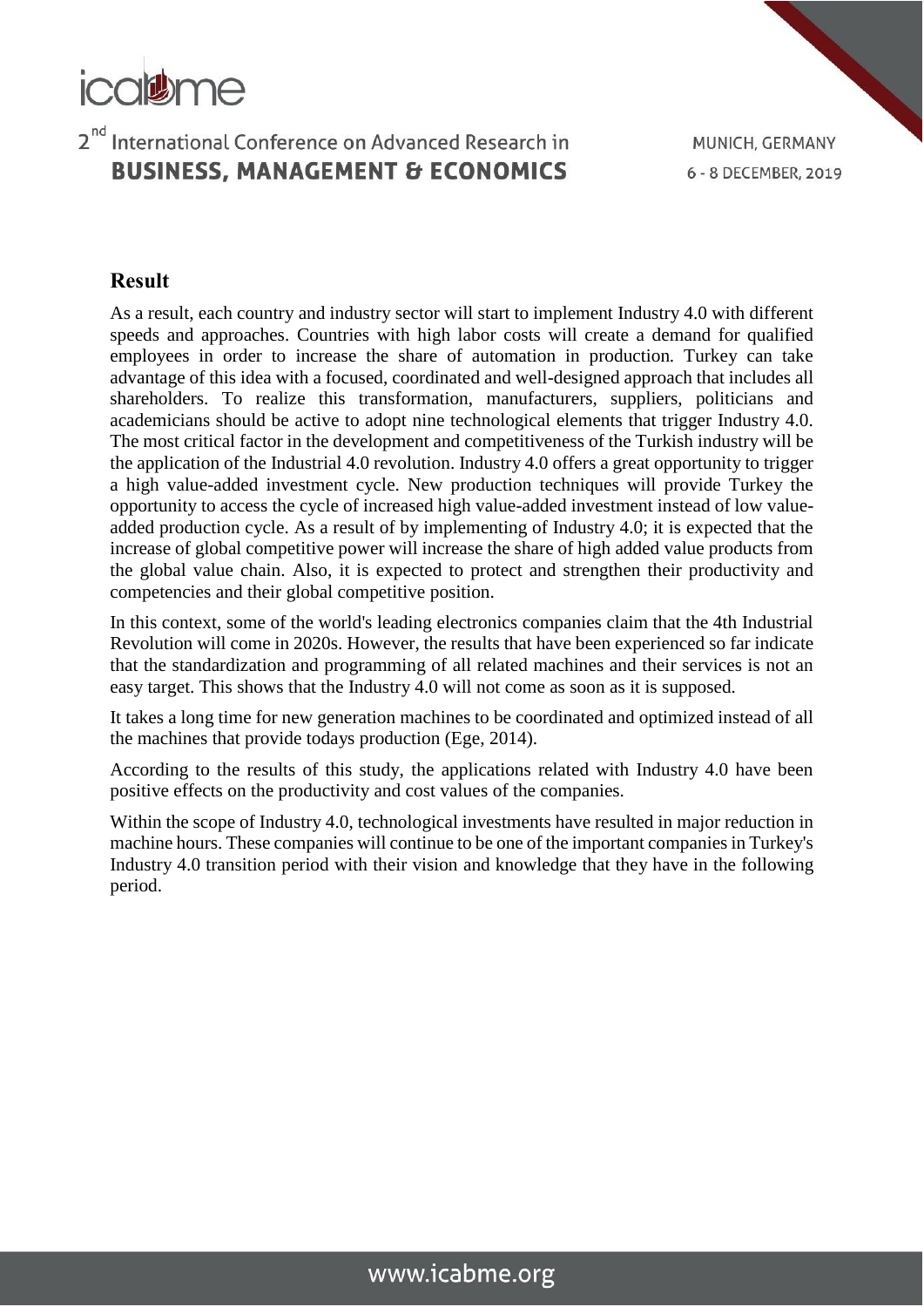

### **References**

1. AG Seyrek. (n.d.). Endüstri 4.0 Uygulama Stratejileri [web log comment]. Retrieved from [www.endustri40.com/endustri-4-0-uygulama-stratejileri/](http://www.endustri40.com/endustri-4-0-uygulama-stratejileri/)

2. B Kesayak. (n.d.). Endüstri tarihine kısa bir yolculuk [web log comment]. Retrieved from www.endustri40.com/endustri-tarihine-kisa-bir-yolculuk

3. Banger, G. (2016*). Endüstri 4.0 ve akıllı işletme*. Dorlion, Ankara.

4. Bauernhansl, T., Ten Hompel, M., & Vogel-Heuser, B. (Eds.). (2014). Industrie 4.0 in Produktion, Automatisierung und Logistik: Anwendung-Technologien-Migration (pp. 1-648). Wiesbaden: Springer Vieweg.

5. Bürger, T., & Tragl, K. (2014). SPS-Automatisierung mit den Technologien der IT-Welt verbinden. *In Industrie 4.0 in Produktion, Automatisierung und Logistik* (pp. 559-569). Springer Vieweg, Wiesbaden.

6. Davis, J., Edgar, T., Porter, J., Bernaden, J., & Sarli, M. (2012). Smart manufacturing, manufacturing intelligence and demand-dynamic performance. *Computers & Chemical Engineering*, 47, 145-156.

7. Ege, B. (2014). 4. Endüstri devrimi kapıda mı? *Bilim ve Teknik*, *Mayıs 2014, 26-29.*

8. Endüstri\_4.0. (n.d.). Retrieved August 29, 2019 from the Endüstri 4.0 Wiki: [https://tr.wikipedia.org/wiki/Endüstri\\_4.0](https://tr.wikipedia.org/wiki/Endüstri_4.0)

9. Evans, P.C., Annunziata, M., 2015. Industrial Internet: Pushing the Boundaries of

Minds and Machines. Available at: <http://www.ge.com/docs/chapters/Industrial\_Internet.pdf> [accessed 06.11.2015].

10. Görçün, Ö., F., (2016). *Endüstri 4.0*. Beta, İstanbul.

11. Herman, Mario, Pentek Tobias, Otto Boris (2015) "Design Principles for Industrie 4.0 Scenarios: A Literature Review", Fakültat Maschinenbau Technische Universitat Dortmund, s.1-2.

12. Kagermann, H., Lukas, W. D., & Wahlster, W. (2011). Industrie 4.0: Mit dem Internet der Dinge auf dem Weg zur 4. industriellen Revolution. VDI nachrichten, 13(1).

13. Kagermann, H., Wahlster, W., & Helbig, J. (2013). Recommendations for implementing the strategic initiative Industrie 4.0: Final report of the Industrie 4.0 Working Group. Forschungsunion: Berlin, Germany.

14. KPMG. (2015). Dördüncü Sanayi Devrimi, Yarının Fabrikaları Neye Benziyor? Retrieved from [https://home.kpmg/content/dam/kpmg/tr/pdf/2016/08/tr-sanayi-4.PDF.](https://home.kpmg/content/dam/kpmg/tr/pdf/2016/08/tr-sanayi-4.PDF)

15. N Aydın. (n.d.). Almanya'nın Endüstri 4.0 Vizyonu. [web log comment]. Retrieved from [www.endustri40.com/almanyanin-endustri-4-0-vizyonu/](http://www.endustri40.com/almanyanin-endustri-4-0-vizyonu/)

16. Schwap, K., (2016). *The fourth industrial revolution*. World Economic Forum, New York.